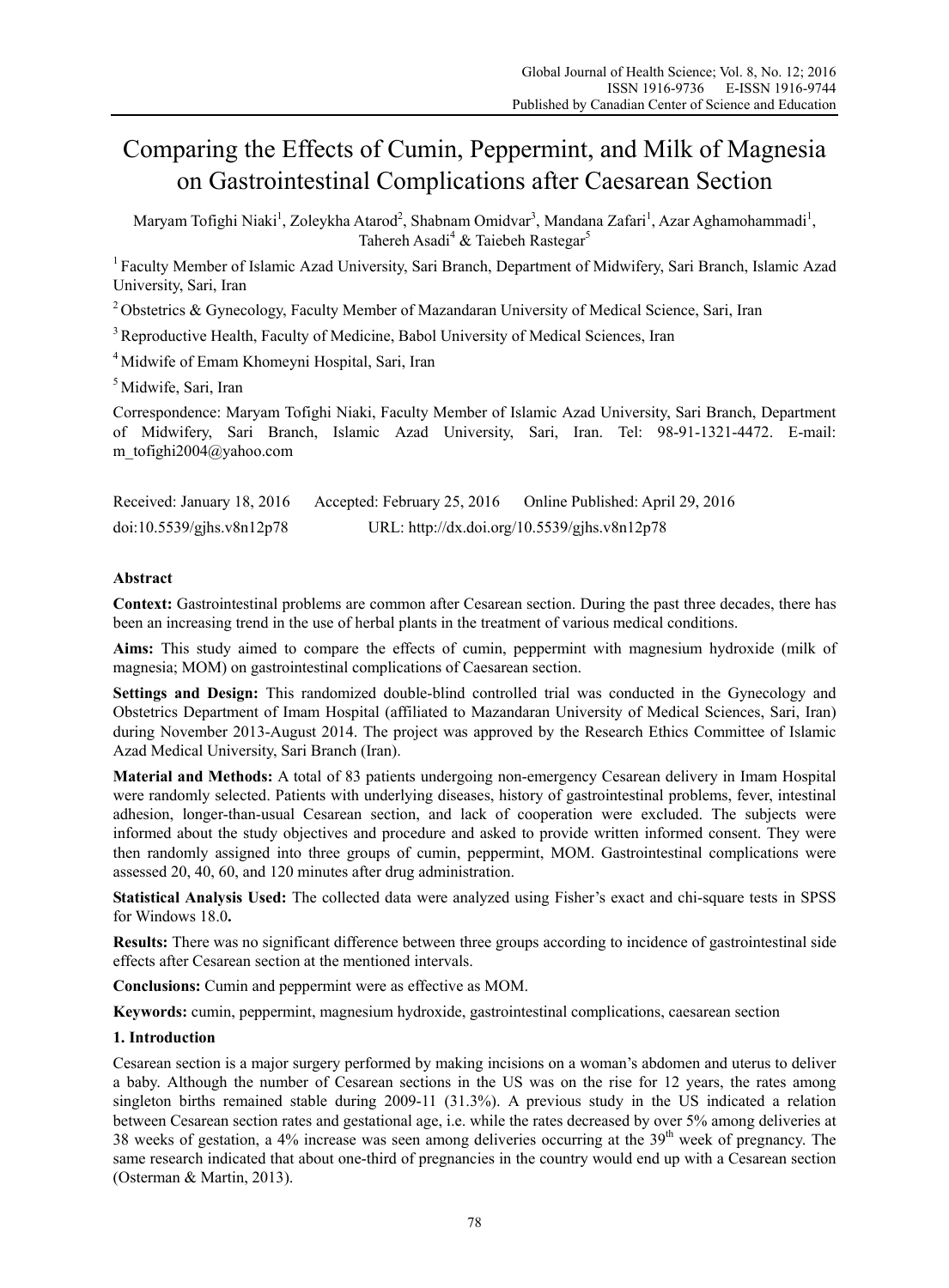According to the World Health Organization, the rate of cesarean section delivery should not exceed 15% of total deliveries (Mohammaditabar, Kiani, & Heydari, 2009) while the recent studies, the rate of caesarean is increasing in the Universe, so this rate is about 22% in USA, 25% in Brazil, 27% in Chili and about 17-40% in 19 countries in Latin America (Hopkins, 2000; Murray, 2000). Although available statistics suggest a growing trend in Cesarean section rates in many countries of the world, including Iran, the existing data from Iran is not only inadequate, but also limited to short periods of time (Badakhsh et al., 2012; Ahmad Nia et al., 2009).

 Based on statistics published in 1355, Caesarean section rate was19.5%in comparison with year 2006 which was 42.3% (Shareferad, Fathean, Terane, & Mahake, 2007).

According to the results of different studies, Incidence of caesarean is very high in Iran (Torkzahrani, 2008; Shareferad, Fathean, Terane, & Mahake, 2007; Bani, Rasouli, Ghorashi, Ghojazadeh, & Hassanpour, 2010) and this rate was reported 26% up to 60% in comparison with some private institute which was reported up to 87% (Shareferad, Fathean, Terane, & Mahake, 2007).

However, based on research in 1997, the cesarean section rate was reported as 19.5% in Iran. The Highest rate of it goes for Qom province and the lowest rate of it goes for Sistan Baluchestan (Ministry of Health and Medical Education Report, 2014).

Gastrointestinal complications are common after most surgeries including Cesarean sections (Potter & Perry, 2010). It is associated with several changes in central nervous system, leading to decreased bowel movements and driven problems among women (Hirayama et al., 2006). Postoperative ileus is one of The biggest problems of post-abdominal surgery along with abdominal cramp, abdominal distension, inability to start oral feeding, breastfeeding, and eventually increases the cost of hospital care (Akhlaghi et al., 2008). Normalization of the bowel, characterized by symptoms such as bowel sounds, first flatus or stool, and feeling of hunger, (Yaghmaei, Arbabi, Mokhtari, & Behzadian, 2009). Herbs have been historically used to treat various conditions in humans. In fact, all medicines were derived from natural resources, mainly plants, until the  $19<sup>th</sup>$  century. While countries rich in herbs have always tended to use herbal medicines for the treatment of different medical conditions, there has been a global upward trend in the use of herbal plants and traditional medicine over the past three decades (Koocheki & Nadjafi, 2003). Cumin, either green or black, has been widely administered as a remedy for indigestion, flatulence, bloating, and diarrhea in traditional and veterinary medicine (Chand, M. Jain, & S. Jain, 2000). The fixed and essential oils, saponin, alkaloids, and proteins available in cumin seeds are responsible for their stimulant, carminative, and astringent properties. The active constituents of cumin extracts (e.g. volatile oil and thymoquinone) have been shown to prevent nephrotoxicity and hepatotoxicity caused by different diseases or exposure to harmful chemicals. In addition to its ability to increase respiration, cumin oil is known to have anti-inflammatory, analgesic, antipyretic, antimicrobial, antihypertensive, and antineoplastic (anti-tumor) properties. Changes in complete blood count, i.e. higher packed cell volume and hemoglobin, along with reductions in plasma levels of cholesterol, triglycerides, and glucose were seen in rats treated with cumin extract for up to 12 weeks (Ali & Blunden, 2003)

Peppermint is commonly used in the preparation of herbal teas. The plant has been found to have substantial antineoplastic, antimicrobial, antiviral, and antioxidant properties plus a possible antiallergenic effect in vitro. According to studies on animal models, peppermint can exert not only a soothing effect on the gastrointestinal tract, but also analgesic/anesthetic effects on the central and peripheral nervous systems. Moreover, a number of clinical trials have indicated the beneficial effects of peppermint essential oil in patients with irritable bowel syndrome (IBS) (McKay & Blumberg, 2006). The strong flavor, fresh scent, therapeutic properties, and cooling sensation of peppermint oil have turned it into a popular component of cosmetic, pharmaceutical, personal hygiene, and food products. This essential oil is thus broadly utilized in aromatherapy and the production of bath oils, mouthwashes, toothpastes, and topical ointments. Despite its positive effects, the application of peppermint oil is sometimes associated with allergic reactions (e.g. contact dermatitis) especially in those with perioral and intraoral disorders (Herro & Jacob, 2010).

Antacids, a common group of over-the-counter drugs, contain different combinations of calcium, magnesium, and aluminum salts. They can relieve the symptoms of indigestion through the neutralization of gastric acid and inactivation of pepsin (a proteolytic enzyme). They, however, change gastric pH and hence interact with several other drugs by interfering with their dissolution and metabolism (Maton & Burton, 1999). Despite the safety, accessibility, and inexpensiveness of cumin and peppermint, there is a lack of clinical evidence about the effects of these herbs on gastrointestinal complications after Cesarean section. Therefore, the present study investigated the efficacy of cumin, peppermint, and magnesium hydroxide in preventing gastrointestinal complications after Cesarean sections.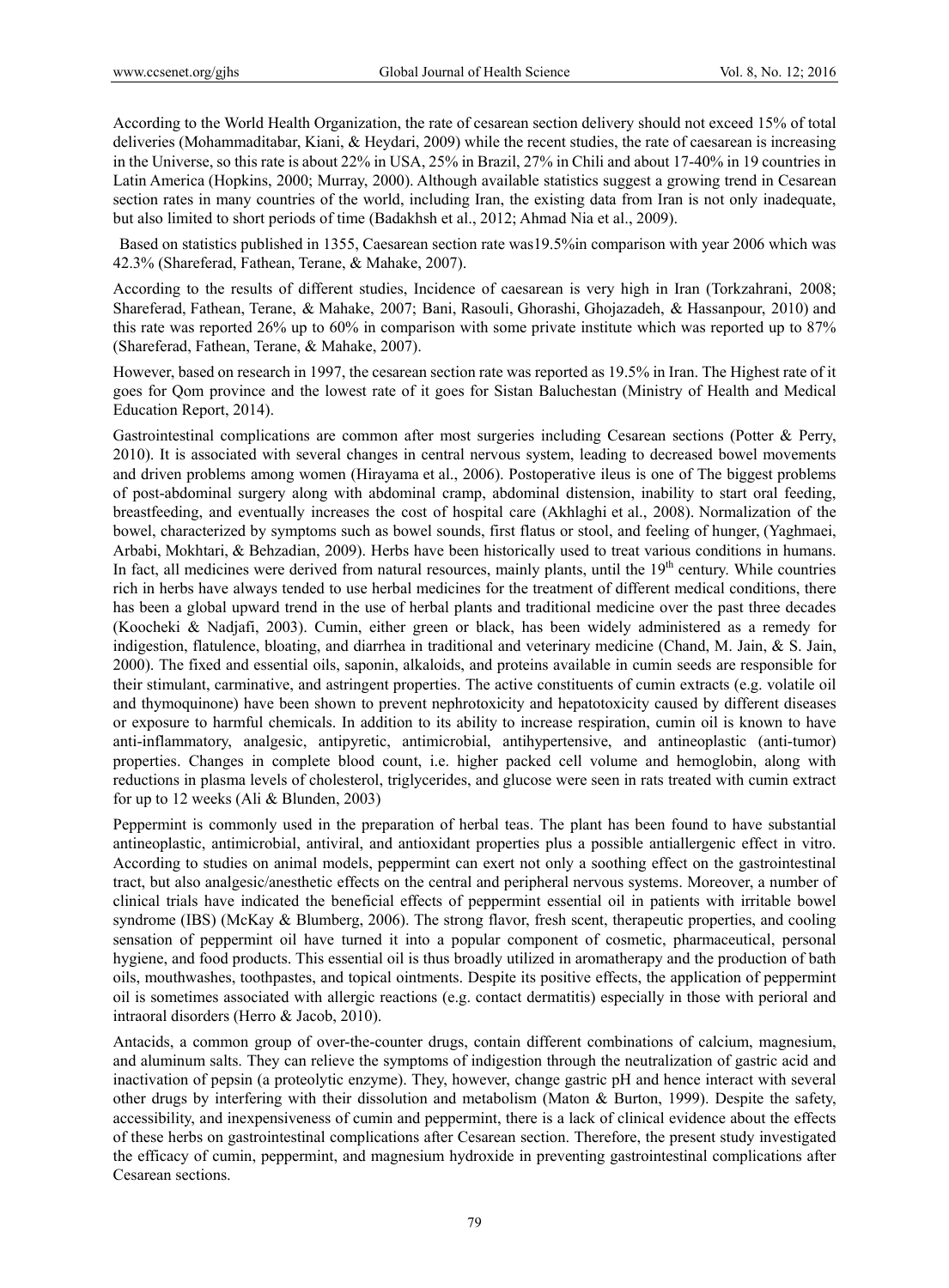## **2. Materials and Methods**

## *2.1 Participants*

A total of 83 women undergoing non-emergency Cesarean delivery were randomly selected. Non cooperative individuals and those with known underlying diseases, history of gastrointestinal problems, fever, intestinal adhesion, and longer-than-usual Cesarean section (which could confound postoperative gastrointestinal complications) were excluded. The participants matched in terms of duration of Cesarean section and having a normal body mass index  $(19-26 \text{ kg/m}^2)$ . All subjects were informed about the study objectives and protocol and their right to withdraw at any time. They were then asked to provide written informed consent.

Inclusion criteria: Pregnancy without complications, singleton baby, gestational age (38-42 w), No blood transfusion, repeated cesarean section, Normal BMI, and general anesthesia.

## *2.2 Study Design*

This randomized, double-blind controlled trial was conducted in the Gynecology and Obstetrics Department of Imam Hospital (a university teaching hospital affiliated to Mazandaran University of Medical Sciences, Sari, Iran) during November 2013-August 2014. The study was approved by the Research Ethics Committee of Islamic Azad Medical University, Sari Branch, Iran. The trial protocol was registered in the Iranian Registry of Clinical Trials (ID: IRCT2014062918280N1; www.irct.ir) and performed in accordance with the Declaration of Helsinki and its subsequent revisions.

The subjects were randomly allocated to three groups to receive cumin, peppermint, or milk of magnesia (MOM). Twenty four hours after Cesarean section, the patients started their normal diet with tea (hospital routine). The first group was provided with oral cumin drops (Barij Essence Company, Iran) containing cuminaldehyde, gamma-Terpinene, beta-Pinene, and p-Cymene as effective ingredients. The same volume of oral peppermint essential oil drops (Barij Essence Company, Iran), containing menthol, menthone and methyl acetate, was provided to the second group. The third group received oral MOM (Lax-Mel, Tolid-Darou Pharmaceutical Company, Iran). The two herbal medicines were diluted (40 drops in 30 cc tap water) and administered at three 20-minute intervals. Their effects were then compared with MOM (30 cc) which is the routine medicine to reduce gastrointestinal complications after Cesarean section. A research assistant used a dropper to pour the medicines in similar graduated containers. Since the three medicines were similar in appearance, the researchers and patients remained unaware of the grouping.

All patients were visited at the end of each 20-minute interval and 120 minutes after the first drug administration. They were asked about the incidence of nausea, vomiting, heartburn, flatulence, incomplete defecation, belching, and bloating. Their responses were recorded in a questionnaire containing pre-, intra-, and postoperative information (including the mentioned symptoms). The data were then organized in separate data collection sheets for each group.

## *2.3 Statistical Analysis*

The collected data were encoded and analyzed using Fisher's exact and chi-square tests. All analyses were performed in SPSS for Windows 18.0 (SPSS Inc., Chicago, IL, USA) at the P<0.05 significance level.

#### **3. Results**

A total of 90 women who were referred to the hospital for a Cesarean section were screened during the study period. Since five patients did not meet the inclusion criteria and two were unwilling to participate, 83 patients were finally recruited and allocated to three groups. None of the patients dropped out of follow-up (Figure 1).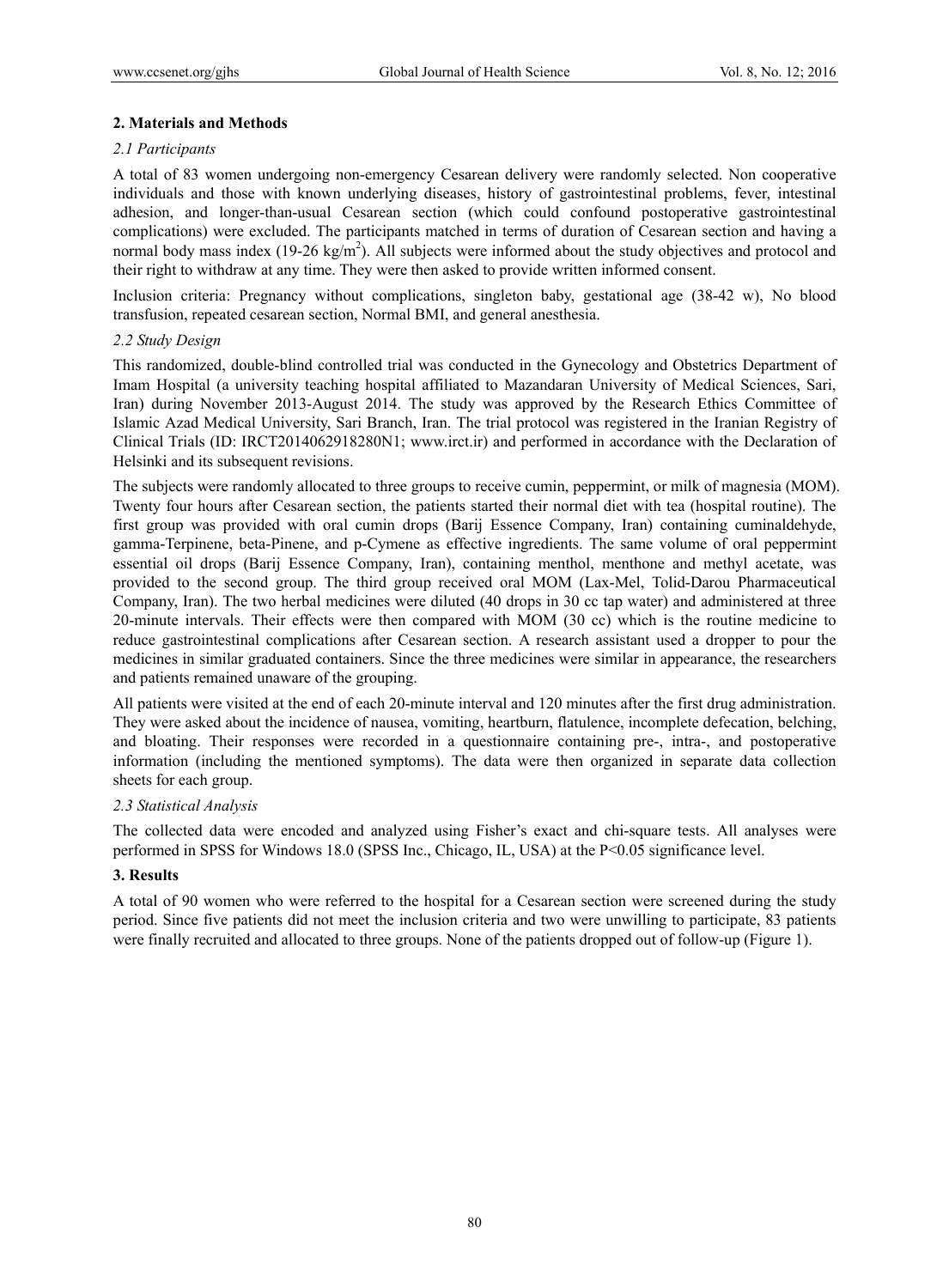

Figure 1. The CONSORT flow diagram of the study

The mean ages of the cumin, peppermint, and MOM groups were  $27.76\pm4.29$ ,  $28.12\pm4.29$ , and  $26.56\pm4.60$  years, respectively (P>0.05) (Table 1).

|  | Table 1. The mean age of subjects in different groups of intervention |
|--|-----------------------------------------------------------------------|
|  |                                                                       |

| Groups     | Mean    | <b>SD</b> | $p_v$ |
|------------|---------|-----------|-------|
| Cumin      | 27.7600 | 4.28447   |       |
| $N = 25$   |         |           |       |
| Pepermint  | 28.1111 | 4.28174   | 0.419 |
| $N = 27$   |         |           |       |
| <b>MOM</b> |         |           |       |
| $N=25$     | 26.5600 | 4.59239   |       |

Moreover, the three groups had no significant differences in terms of body mass index (BMI), number of deliveries and pregnancies, duration of Cesarean section, and gestational.

Postoperative evaluations revealed that the three groups were not significantly different in the incidence of symptoms 20 minutes after drug administration. However, all medicines could effectively reduce the complications (Table 2). We could not find significant differences forty and 60 minutes after intervention in all the three groups as well.

Table 2. The effects of cumin, peppermint, and milk of magnesia (MOM) on gastrointestinal complications 20 minutes after drug administration

| Complication                 | Cumin<br>$N = 28$ | Peppermint<br>$N=29$ | <b>MOM</b><br>$N=26$ | $P_{V}$ |
|------------------------------|-------------------|----------------------|----------------------|---------|
| <b>Nausea</b>                | 3.6%              | 6.9%                 | $0\%$                | 0.404   |
| <b>Vomiting</b>              | $0\%$             | $0\%$                | $0\%$                | ---     |
| <b>Heartburn</b>             | 17.9%             | 20.7%                | 7.7%                 | 0.385   |
| <b>Flatulence</b>            | 14.3%             | 10.3%                | 11.5%                | 0.897   |
| <b>Incomplete defecation</b> | 92.9%             | 89.7%                | 96.2%                | 0.649   |
| <b>Bloating</b>              | $25.0\%$          | 17.2%                | $7.7\%$              | 0.236   |
| <b>Belching</b>              | $25.0\%$          | 27.6%                | 15.4%                | 0.532   |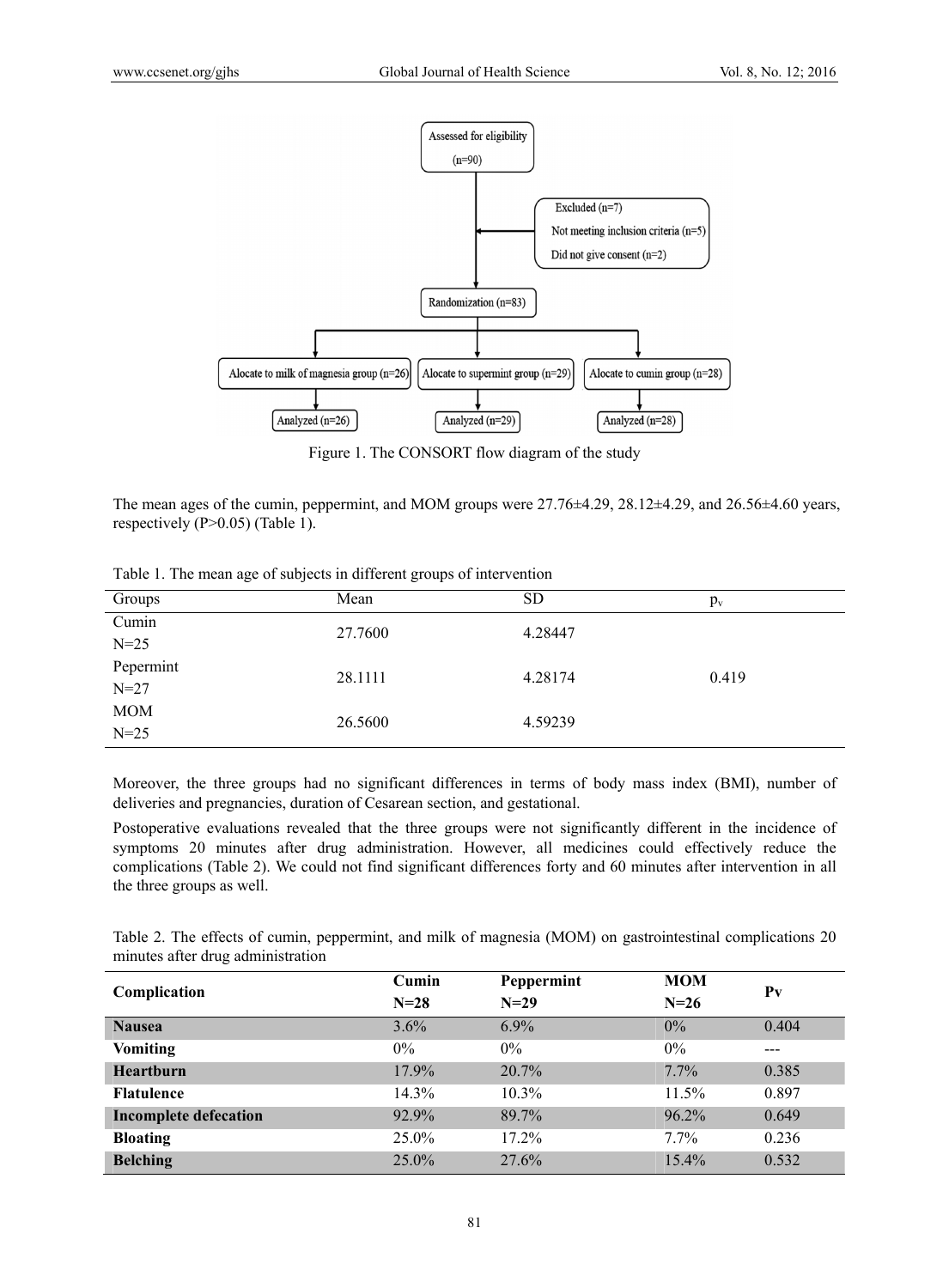Two hours after drug administration, a significant difference in the incidence of flatulence was observed between groups (Table 3).

Table 3. The effects of cumin, peppermint, and milk of magnesia (MOM) on gastrointestinal complications 120 minutes after drug administration

| Complication                 | Cumin    | Peppermint | <b>MOM</b> | $P_v$ |
|------------------------------|----------|------------|------------|-------|
|                              | $N = 28$ | $N=29$     | $N=26$     |       |
| <b>Nausea</b>                | $0\%$    | $0\%$      | $0\%$      | ---   |
| <b>Vomiting</b>              | $0\%$    | $0\%$      | $0\%$      | ---   |
| <b>Heartburn</b>             | 0%       | 0%         | 0%         | ---   |
| <b>Flatulence</b>            | 50.0%    | 17.2%      | 38.5%      | 0.031 |
| <b>Incomplete defecation</b> | 71.4%    | 58.6%      | 61.5%      | 0.577 |
| <b>Bloating</b>              | $3.6\%$  | $3.6\%$    | 3.8%       | 0.998 |
| <b>Belching</b>              | 60.7%    | 51.7%      | 38.5%      | 0.260 |

As the table exhibits, there was a mild difference between cumin and peppermint groups in flatulence after 120 minutes after intervention. Otherwise we could not find significant differences\between three groups in other complications.

#### Discussion

Avicenna, a famous Persian physician commonly called the father of modern medicine, used herbs in 75% of his medicines. The great success of his remedies confirms the effectiveness of herbal medicines (Saad, Azaizeh, & Said, 2008).

Herbs available in Iran can be effective on the treatment of neurological, cardiovascular, gastrointestinal, respiratory, and skin diseases. Moreover, herbs such as cinnamon, Silybum marianum, garlic, Nigella, and Echium are believed to attract more attention in the production of future anti-free radical drugs (Hasani & Ranjbar, 2009). Present study has shown that herbal medicines are as effective as chemical medicines.

Zoorob showed that an herbal preparation to relieve inflammation and smooth muscle contraction was also effective in treating gastrointestinal complications and painful abdominal spasms (Zoorob, 2012). A multinational study on the use of herbal medicines during pregnancy indicated their high popularity among women. However, women of different regions tended to use different types of herbs to remedy pregnancy-related health issues. The authors finally asserted the need for more accurate knowledge about the efficacy and safety of herbal medicines in pregnancy (Holst, Wright, Haavik, & Nordeng, 2009). In addition, while patients generally take herbal supplements in combination with conventional drugs (Liu et al., 1997; Abebe, 2002), some researchers discuss that herbal medicines should be cautiously administered to prevent any possible adverse drug-herb interactions or complications such as bleeding (Hepner, 2002).

Furthermore, due to their few side effects, herbal medicines have long been administered and even commercially produced in various forms, especially extracts (Bandaranayake, 2006).

Cumin is well accepted as a carminative herb in traditional Iranian medicine (Bahmani et al, 2014). A study on patients with IBS suggested the capability of cumin extract to significantly reduce abdominal pain, bloating, incomplete defecation, fecal urgency, and presence of mucus in stool (Agah et al., 2013). A study on mice revealed the high antioxidant capacity and antimalarial properties of *Nigella sativa* (black cumin) seeds (Okeola & Oluwatosin, 2011). Similar to our findings, a previous study reported cumin and MOM to have comparable effects on preventing gastrointestinal complications after Cesarean section (Sakhavar & Mirteymouri, 2009). Cumin can treat bloating and dyspepsia by promoting intestinal peristalsis and facilitating the excretion of waste material from the stomach and intestines (Singh & Goswami, 1998). Despite the mentioned beneficial effects of cumin, Fazel et al. reported cumin oil to have minor effects on bleeding after Cesarean section (Fazel, Esmaeili, & Razavi, 2013).

Around the world, such as India, Europe, Arabic countries and Iran Black cumin seeds and oil are traditionally used in the treatment of some disease such as fever, asthma, hypertension, gastrointestinal disorders, inflammation, tumor, cough, bronchitis, headache, eczema, dizziness, impotence, Dysmenorrhea and flu (Ali & Blunden, 2003).

The beneficial effects of herbal medicines, especially cumin and its constituents have been shown by clinical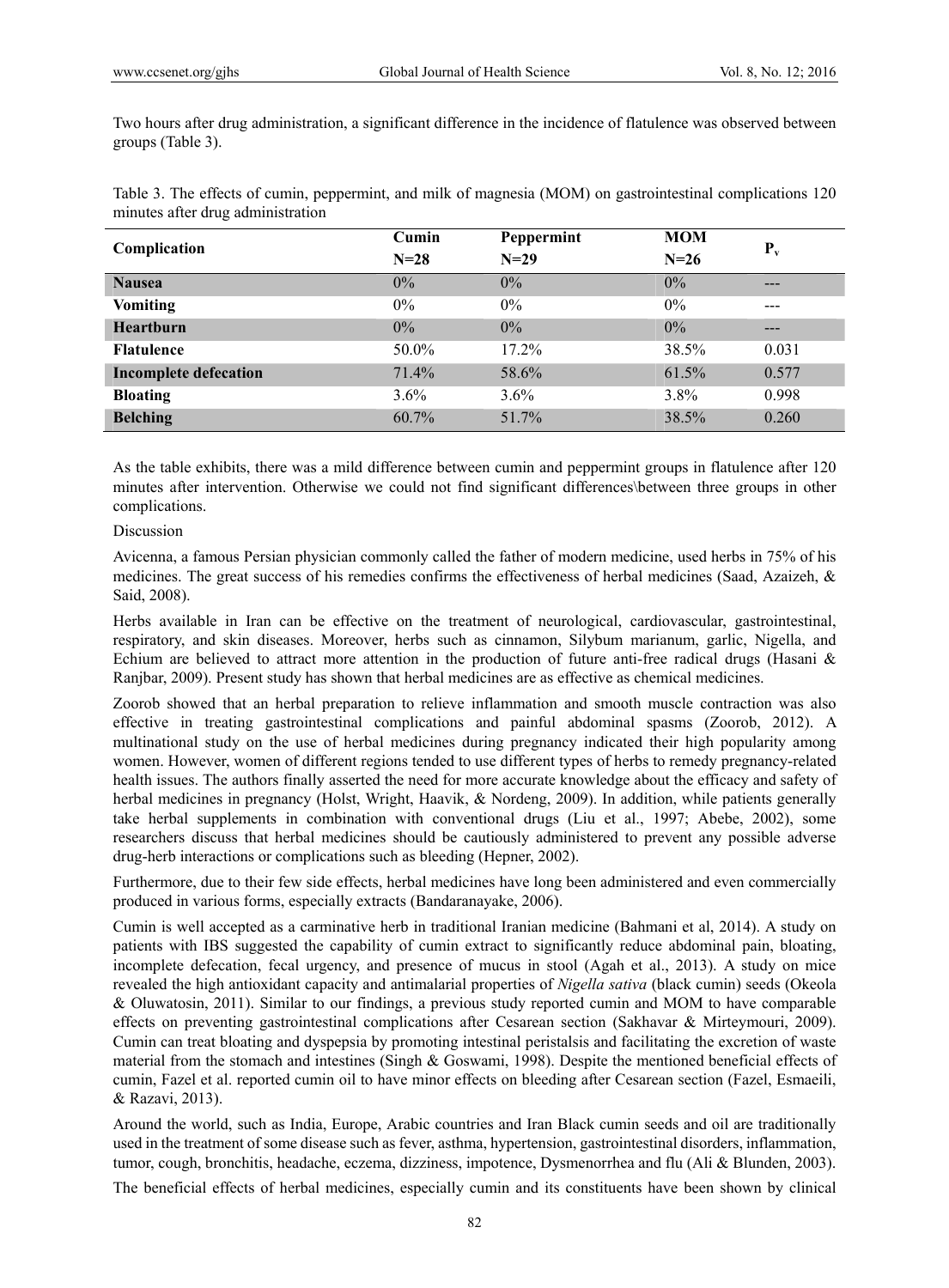studies, from which hypotension (Khattab & Nagi, 2007; Dehkordi & Kamkhah, 2008), hypoglycemic (Kaleem et al., 2006; Meddah et al., 2009), hypolipidemic (Bamosa, Ali, & Al-Hawsawi, 2002), antioxidant (Uz et al., 2008; Kanter, Coskum, & Uysal, 2006) anti-inflammatory (Al-Ghamdi, 2001) and anti-tumor (Mbarek, 2007; Al-Johar, 2008) effects can be noted. It is also used as diuretic, anti-parasitic and carminative agent (Ali & Blunden, 2003).

The antimicrobial, antiviral, antioxidant, antitumor, and antiallergenic properties of peppermint have been established in vitro (McKay & Blumberg, 2006). Moreover, considering the relaxing effects of peppermint on the gastrointestinal tissue, analgesic and anesthetic effects in the central and peripheral nervous system too. Many stomach relaxers contain peppermint. The Food and Drug Administration (FDA), however, does not seem to examine these products with the same scrutiny used for conventional drugs. Cappello et al. (Cappello et al., 2007) and Kingham (Kingham, 1995) showed that peppermint essential oil could relieve abdominal pain by reducing smooth muscle spasm in the gastrointestinal tract. In the current study, peppermint oil could significantly decrease heartburn, constipation, and belching. Studies on the efficacy of peppermint oil in the treatment of IBS have indicated contradictory results. Since peppermint oil is assumed to be less effective on other gastrointestinal conditions, the accidental recruitment of people with symptoms of IBS caused by other conditions might have been responsible for such inconsistencies (Alam et al., 2013).

Micklefield et al. showed that a mixture of cumin and mint was effective on relaxing the smooth muscles of the intestine and reducing the symptoms of functional dyspepsia (Micklefield, Jung, Greving, & May, 2003). Spirling and Daniels suggested that taking mint after meals could decrease gastrointestinal reactions and relieve the symptoms of dyspepsia (such as flatulence, belching, and abdominal distention) and colon spasms (Spirling & Daniels, 2001).

This, however, was the first study to compare the effects of cumin, peppermint, and magnesium hydroxide on gastrointestinal complications after Cesarean section. Based on our findings, all three medicines could significantly decrease gastrointestinal complications. However, no significant difference was observed between groups. In other words, the positive effects of cumin and peppermint on gastrointestinal complications after Cesarean section were similar to those of MOM, a routine medicine in postoperative care after Cesarean section.

Based on these findings, due to their fewer side effects and equal benefits, herbal medicines, such as cumin and peppermint, can serve as helpful alternatives for pharmaceutical products such as MOM.

The present study had several limitations including the small number of participants in each group and the detectable taste of medicines (which might have turned the study into a single-blind trial). Therefore, future studies are recommended to recruited greater numbers of patients through more accurate sampling methods and to use relevant flavors to mask the taste of herbs.

## **4. Source(s) of Support**

The financial support of the Research Deputy of Islamic Azad University is acknowledged.

#### **Acknowledgement**

We hereby appreciate the cooperation and assistance provided by nurses and staff of the Gynaecology and Obstetrics Department of Imam Hospital in Sari. This trial was supported by the Department of Midwifery, Sari Medical Sciences Branch, Islamic Azad University, Sari, Iran.

## **Competing Interests Statement**

The authors declare that there is no conflict of interests regarding the publication of this paper.

#### **References**

- Abebe, W. (2002). Herbal medication: Potential for adverse interactions with analgesic drugs. *Journal of Clinical Pharmacy and Therapeutics, 27*(6), 391-401. http://dx.doi.org/10.1046/j.1365-2710.2002.00444.x
- Agah, S., Taleb, A. M., Moeini, R., Gorji, N., & Nikbakht, H. (2013). Cumin Extract for Symptom Control in Patients with Irritable Bowel Syndrome: A Case Series. *Middle East Journal of Digestive Diseases, 5*(4), 217. Retrieved from http://www.ncbi.nlm.nih.gov
- Ahmad, N. S., Delavar, B., E, Z. H., Kazemipour, S., Mehryar, A., & Naghavi, M. (2009). *Caesarean section in the Islamic Republic of Iran: Prevalence and some socio demographic correlates*. Retrieved from http://www.ncbi.nlm.nih.gov
- Ait, M. L., Ait, M. H., Elabbadi, N., Bensalah, M., Gamouh, A., Aboufatima, R., … Zyad, A. (2007). Anti tumor properties of blackseed (Nigella sativa L.) extracts. *Braz J Med Biol Res, 40*(6), 839-47. http://dx.doi.org/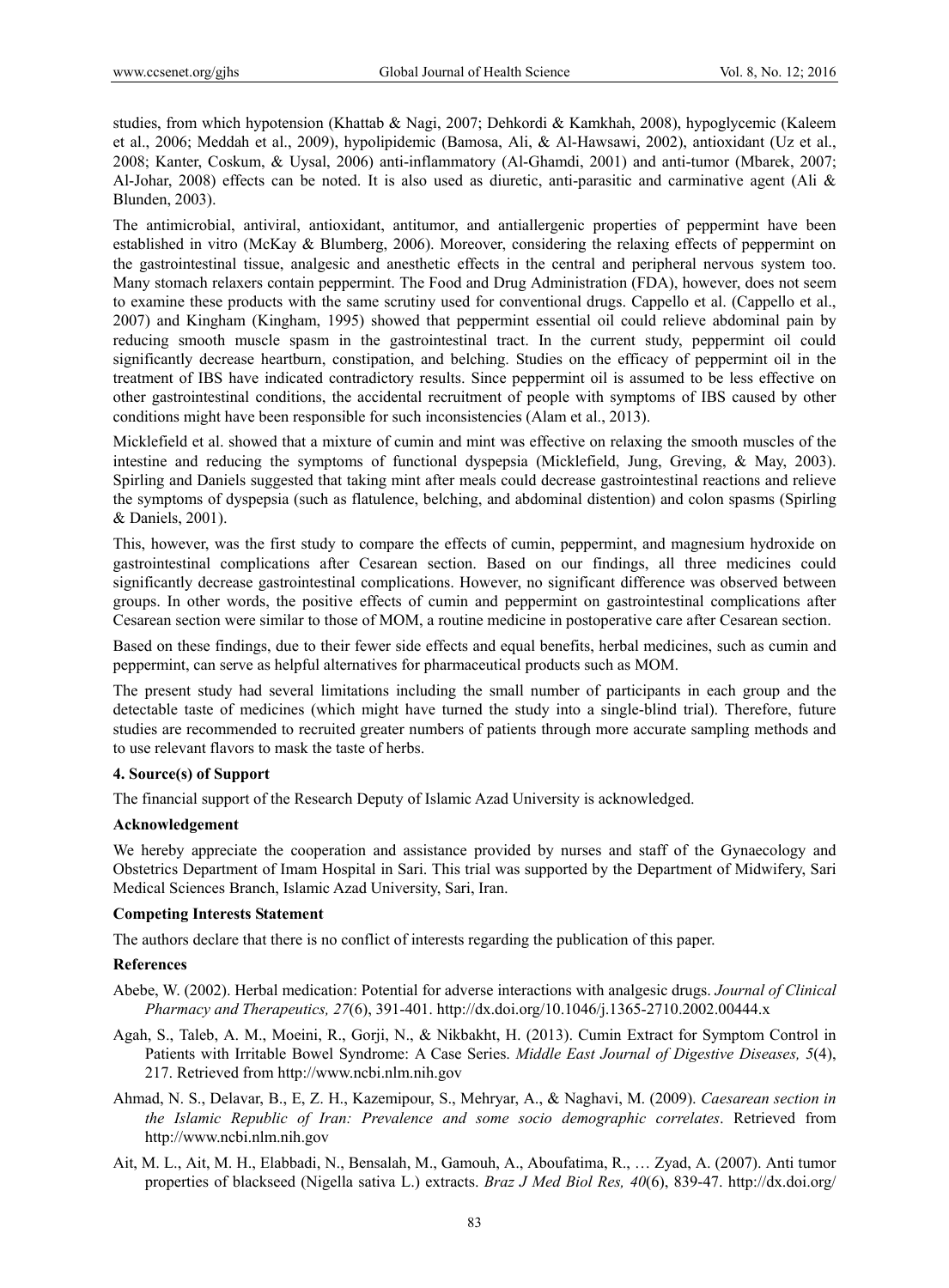10.1590/S0100-879X2006005000108

- Akhlaghi, F., Pourjavad, M., Mansouri, A., Tara, F., & Vahedian, M. (2008). *Effect of gum chewing on prevention of post cesarean ileus Hayat, 14*(2), 35-40.
- Alam, M. S., Roy, P. K., Miah, A. R., Mollick, S. H., Khan, M. R., Mahmud, M. C., & Khatun, S. (2013). Efficacy of Peppermint oil in diarrhea predominant IBS-a double blind randomized placebo-controlled study. *Mymensingh Med J., 22*(1), 27-30.
- Al-Ghamdi, M. S. (2001). The anti-inflammatory, analgesic and antipyretic activity of Nigella sativa. *J Ethnopharmacol, 76*(1), 45-8. http://dx.doi.org/10.1016/S0378-8741(01)00216-1
- Ali, H., & Blunden, G. (2003). Pharmacological and toxicological properties of Nigella sativa. *Phytother Res, 17*(4) 299-305. http://dx.doi.org/10.1002/ptr.1309
- Al-Johar, D., Shinwari, N., Arif, J., Al-Sanea, N., Jabbar, A. A., El-Sayed, R., … Al-Saleh, I. (2008). Role of Nigella sativa and a number of its antioxidant constituents towards azoxymethane-induced genotoxic effects and colon cancer in rats. *Phytother Res, 22*(10), 1311-23. http://dx.doi.org/10.1002/ptr.2487
- Badakhsh, M. H., Seifoddin, M., Khodakarami, N., Gholami, R., & Moghimi, S. (2012). Rise in cesareansection rate over a 30-year period in a public hospital in Tehran, Iran. *Arch Iran Med, 15*(1), 4-7.
- Bahmani, M., Rafieian-Kopaei, M., Hassanzadazar, H., Saki, K., Karamati, S. A., & Delfan, B. (2014). A review on most important herbal and synthetic antihelmintic drugs. *Asian Pacific Journal of Tropical Medicine, 7*, S29-S33. http://dx.doi.org/10.1016/S1995-7645(14)60200-5
- Bamosa, A. O., Ali, B. A., & Al-Hawsawi, Z. A. (2002). The effect of thymoquinone on blood lipids in rats. *Indian J Physiol Pharmacol, 46*(2), 195-201. PMID: 12500494. Retrieved from http://www.ncbi.nlm.nih.gov
- Bandaranayake, W. M. (2006). Quality control, screening, toxicity, and regulation of herbal drugs. *Modern phytomedicine: Turning medicinal plants into drugs,* 25-58. http://dx.doi.org/10.1002/9783527609987.ch2
- Bani, S., Seyed, R. A., Shams, G. T., Ghojazadeh, M., & Hassanpour, S. (2010). Delivery Agents Preferences Regarding Mode of Delivery for Themselves and Pregnant Women (Obstetrics, Gynecologists, Midwives). *J of Nurs and Midwi, 18*(5), 40-48. Retrieved from http://En.journals.sid.ir/viewpaper.aspx?ID=260228
- Cappello, G., Spezzaferro, M., Grossi, L., Manzoli, L., & Marzio, L. (2007). Peppermint oil (Mintoil®) in the treatment of irritable bowel syndrome: A prospective doubleblind placebo-controlled randomized trial. *Digestive and liver disease, 39*(6), 530-6. http://dx.doi.org/10.1016/j.dld.2007.02.006
- Chand, K., Jain, M., & Jain, S. (2000). Alternaria spp. associated with cumin (Cuminum cyminum L.) seeds, their pathogenicity and control. *Journal of Mycology and Plant Pathology, 30*(1), 123-5. Retrieved from http://www.cabdirect.org/abstracts/20001006767.html
- Dehkordi, F. R., & Kamkhah, A. F. (2008). Antihypertensive effect of Nigella sativa seed extract in patients with mild hypertension. *Fundam Clin Pharmacol, 22*(4), 447-52. http://dx.doi.org/10.1111/j.1472-8206. 2008.00607.x
- Fazel, N., Esmaeili, H., & Razavi, N. (2013). Effect of cumin oil on post partum hemorrhage after cesarean. *Iranian Journal of Medicinal and Aromatic Plants, 29*(1), Pe97-Pe103. Retrieved from http://En4.23-En.journals.sid.ir/viewpaper.aspx?ID=307497
- Hasani-Ranjbar, S., Larijani, B., & Abdollahi, M. (2009). A systematic review of the potential herbal sources of future drugs effective in oxidant-related diseases. *Inflammation & Allergy-Drug Targets (Formerly Current Drug Targets-Inflammation & Allergy), 8*(1), 2-10. http://dx.doi.org/10.2174/187152809787582561
- Hepner, D. L., Harnett, M., Segal, S., Camann, W., Bader, A. M., & Tsen, L. C. (2002). Herbal medicine use in parturients. *Anesthesia & Analgesia, 94*(3), 690-3. http://dx.doi.org/10.1097/00000539-200203000-00039
- Herro, E., & Jacob, S. E. (2010). Mentha piperita (peppermint). *Dermatitis, 21*(6), 327-9. Retrieved from http://www.ncbi.nlm.nih.gov
- Hirayama, I., Suzuki, M., Ide, M., Asao, T., & Kuwano, H. (2006). Gum-chewing stimulates bowel motility after surgery for colorectal cancer. *Hepatogastroenterology, 53*(68), 206-8.
- Holst. L., Wright, D., Haavik, S., & Nordeng, H. (2009). The use and the user of herbal remedies during pregnancy. *The Journal of Alternative and Complementary Medicine, 15*(7), 787. http://dx.doi.org/10.1089/ acm.2008.0467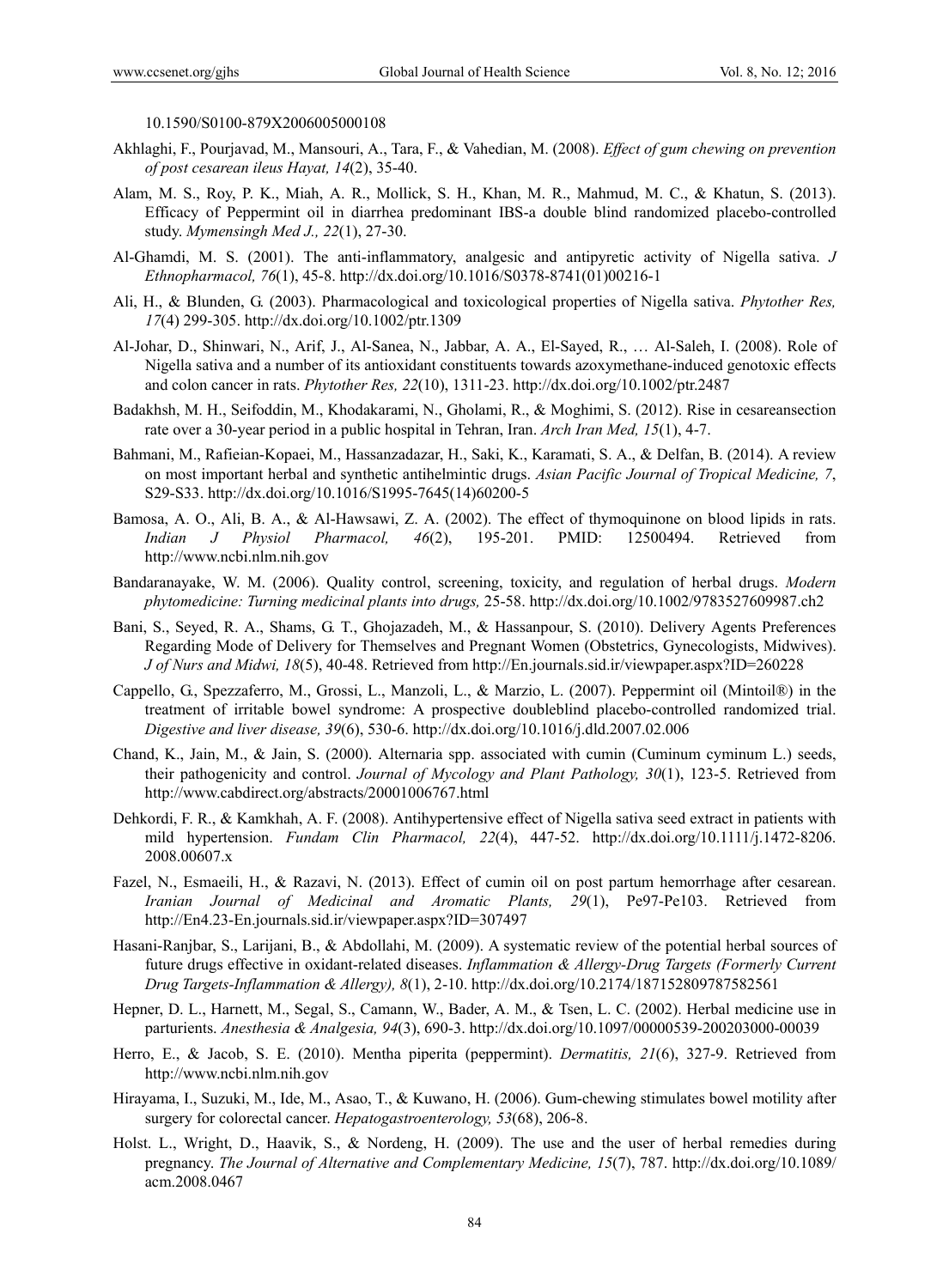- Hopkins, K. (2000). Are Brazilian women really choosing to deliver by Cesarean? *So Sci and Med, 51*(5), 725-740. http://dx.doi.org/10.1016/S0277-9536(99)00480-3
- Kaleem, M., Kirmani, D., Asif, M., Ahmed, Q., & Bano, B. (2006). Biochemical effects of Nigella sativa L seeds in diabetic rats. *Indian J Exp Biol, 44*(9), 745-8. PMID: 16999030. Retrieved from http://www.ncbi.nlm.nih.gov
- Kanter, M., Coskum, O., & Uysal, H. (2006). The antioxidative and antihistaminic effect of Nigella sativa and its major constituent, thymoquinone on ethanol-induced gastric mucosal damage. *Arch Toxicol, 80*(4), 217-24. http://dx.doi.org/10.1007/s00204-005-0037-1
- Khattab, M. M., & Nagi, M. N. (2007). Thymoquinone supplementation attenuates hypertension and renal damage in nitric oxide deficient hypertensive rats. *Phytother Res, 21*(5), 410-4. http://dx.doi.org/10.1002/ ptr.2083
- Kingham, J. (1995). Peppermint oil and colon spasm. *The Lancet, 346*(8981), 986. http://dx.doi.org/10.1016/ S0140-6736(95)91684-9
- Koocheki, A., Nadjafi, F., et al. (2003). The status of medicinal and aromatic plants in Iran and strategies for sustainable utilization. *Abstract book of the 3rd world congress on medicinal and aromatic plants for human welfare*. Retrieved from http://medplant.ir/…./the -ststus-of-medicinal-and-aromatic-pI
- Liu, J.-H., Chen, G.-H., Yeh, H.-Z., Huang, C. K., & Poon, S.-K. (1997). Enteric Cesarean coated peppermint-oil capsules in the treatment of irritable bowel syndrome: A prospective, randomized trial. *Journal of gastroenterology, 32*(6), 765-8. http://dx.doi.org/10.1007/BF02936952
- Maton, P. N., & Burton, M. E. (1999). Antacids revisited: A review of their clinical pharmacology and recommended therapeutic use. *Drugs, 57*(6), 855-70. http://dx.doi.org/10.2165/00003495-199957060- 00003
- McKay, D. L., & Blumberg, J. B. (2006). A review of the bioactivity and potential health benefits of peppermint tea (Mentha piperita L.). *Phytotherapy Research, 20*(8), 619-33. http://dx.doi.org/10.1002/ptr.1936
- Meddah, B., Ducroc, R., El Abbes, F. M., Eto, B., Mahraoui, L., Benhaddou-Andaloussi, A., … Haddad, P. S. (2009). Nigella sativa inhibits intestinal glucose absorption and improves glucose tolerance in rats. *J Ethnopharmacol, 121*(3), 419-24. http://dx.doi.org/10.1016/j.jep.2008.10.040
- Menacker, F., & Hamilton, B. E. (2010). Recent trends in cesarean delivery in the United States. *NCHS Data Brief,* (35), 1-8. PubMed: 20334736. Retrieved from http://www.ncbi.nlm.nih.gov/pub…
- Micklefield, G., Jung, O., Greving, I., May, B. (2003). Effects of intraduodenal application of peppermint oil (WS(R)1340) and caraway oil (WS(R)1520) on gastroduodenal motility in healthy volunteers. *Phytother Research, 17*(2), 135-40. http://dx.doi.org/10.1002/ptr.1089
- Ministry of Health and Medical Education Report, Department of Medication and Treatment, Investigation of Cesarean Delivery and Promotion of Vaginal Delivery in the Country. (2014). Retrieved from http://www.advbiores.net/article.asp?ISSN=2277-9175
- Mohammaditabar, S., Kiani, A., & Heydari, M. (2009). The survey on tendencies of Primiparous women for selecting the mode of delivery. *Babol Uni of Med Sci J, 11*(50), 54-59. [in Persian]. Retrieved from http://www.sid.ir/fa/vewssid/j-pdf/65813885009.pdf
- Murray, S. (2000). Relation between private health insurance and high rates of caesarean section in Chile: Qualitative and quantitative study. *BMJ, 321*(7275), 1501-1505. http://dx.doi.org/10.1136/bmj.321.7275. 1501
- Okeola, O. A., Adaramoye, C. M. N., Catherine, O., & Falade, E. O. (2011). Antimalarial and antioxidant activities of methanolic extract of Nigella sativa seeds (black cumin) in mice infected with Plasmodium yoelli nigeriensis & Olusegun G. Ademowo 2011-Springer. *Parasitol Res, 108*(6), 1507-12. http://dx.doi. org/10.1007/s00436-010-2204-4
- Osterman, M. J., & Martin, J. A. (2013). Changes in cesarean delivery rates by gestational age: United States, 1996-2011. *NCHS Data Brief,* (124), 1-8. Retrieved from http://www. ncbi.nlm.nih.gov
- Potter, P. A., & Perry, A. G. (2010). *Canadian fundamentals of nursing: Mosby/Elsevier.* Retrieved from http://www.elsevier.ca/ISBN/9781926648538/
- Saad, B., Azaizeh, H., & Said, O. (2008). Arab herbal medicine. *Botanical Medicine in Clinical Practice, 4*, 31.